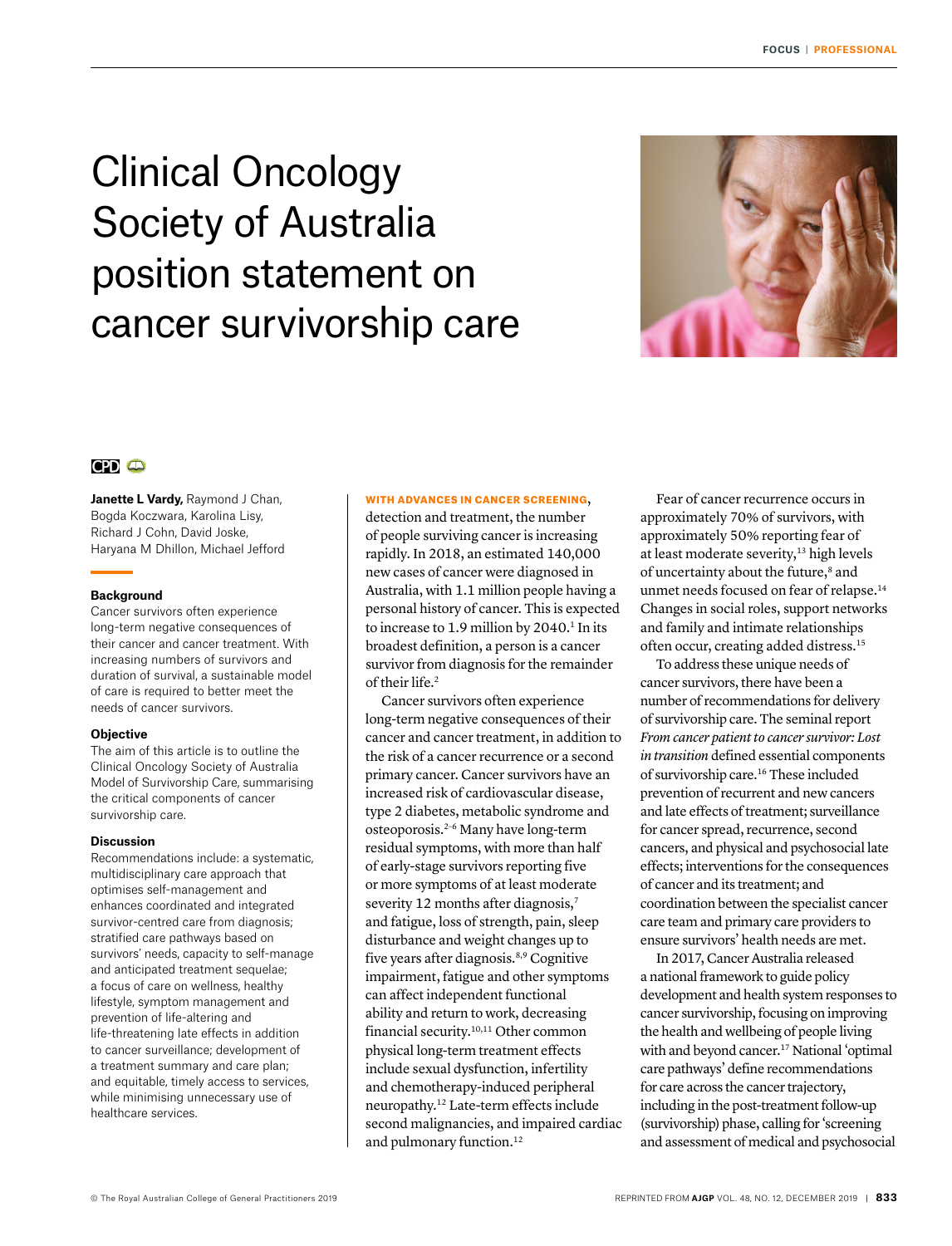late effects' and 'interventions to deal with the consequences of cancer and cancer treatments'.18

Despite these calls for action, care of cancer survivors in Australia continues to focus on cancer surveillance in the specialist setting without sufficiently addressing the concerns or needs of cancer survivors.19 With increasing awareness that cancer is a chronic disease for many people, a shift in emphasis is required to a more structured and multidisciplinary approach for prevention and treatment of symptoms, long-term complications and comorbidities to improve survivors' health and wellbeing. To address this, the Clinical Oncology Society of Australia (COSA) Survivorship Group developed a Model of Survivorship Care outlining the critical components of cancer survivorship care with the aim of improving the care of Australians beyond cancer diagnosis and treatment.20

#### **Methods**

A multidisciplinary working group of experts from cancer, allied health, primary care and community-based organisations was convened to develop the model using a literature review and consensus processes where evidence was

## **Box 1. Clinical Oncology Society of Australia position on a model of care for early-stage cancer survivors after completion of primary treatment**

- 1. Healthcare teams should implement a systematic approach to enhance coordinated and integrated survivorcentred care.
- 2. Stratified pathways of care are required.
- 3. Survivorship care should support wellness, healthy lifestyle and primary and secondary prevention while preventing and managing treatmentrelated symptoms, late-term effects and comorbidities, in addition to cancer surveillance.
- 4. At transition to follow-up care, healthcare teams should develop a treatment summary and survivorship care plan.
- 5. Survivors require equitable access to services in a timely manner, while minimising unnecessary use of healthcare services and resources.

lacking. An iterative development process was undertaken including survey and feedback of COSA members and groups, professional organisations and national consumer advocacy groups.

# **Recommendations**

The model is outlined in Figure 1. Box 1 summarises the key recommendations.

1. Cancer healthcare teams should adopt a multidisciplinary, systematic approach to deliver coordinated and integrated survivor-centred care for all individuals from the time of diagnosis in partnership with primary care providers. Care teams should support self-management with integration between primary care, community support, non-government organisations and the specialist cancer care services.

Care should be integrated, with recognition that primary care may be best placed to provide preventive care and manage comorbidities, health risk factors (eg smoking, obesity, inactivity) and aspects of cancer follow-up.21 Most cancer survivors have comorbid illnesses<sup>22,23</sup> and existing regular reviews with their general practitioners (GPs).<sup>24</sup> Integrated care requires clear and timely communication between all healthcare professionals involved in a patient's care. It is critical that professional roles are defined so that all aspects of needed care are provided without duplication.

2. Stratified pathways of care should be based on the needs and risk factors of the individual, treatment sequelae, existing comorbidities and capacity to self-manage (including assessment of health literacy). Risk of late effects is informed by treatment received. Needs require regular review and update to ensure relevance, with tailored education and rehabilitation as appropriate.

The COSA model recognises that post-treatment outcomes are informed by events during the diagnostic and treatment phases. Survivorship care should be tailored to the individual's issues, needs

and concerns (via a needs assessment such as patient-reported outcome or experience measures) and guided by their risk of developing late and long-term effects, recurrence or a new cancer.<sup>12,25</sup> Care requirements will also be affected by comorbidities, social circumstances, health literacy and a person's ability and desire to self-manage. Patients who wish to be involved in their own post-treatment cancer care should be provided with the information and support needed to self-manage, as is commonly done for other chronic disease management models (eg diabetes, asthma).21,26

3. In addition to cancer surveillance and management of symptoms and late-term effects, survivorship care should support wellness, healthy lifestyle and primary and secondary prevention.

Until recently, post-treatment cancer care focused on surveillance for cancer recurrence and/or new primary cancers.2 While surveillance remains important, lifestyle factors of survivors increase their risk of developing comorbid illnesses. Many struggle to meet Australian diet and physical activity recommendations.<sup>7,27</sup> Survivorship care that supports healthy lifestyle behaviours is essential to reduce comorbid disease and maximise recovery and wellness. Referral to allied health professionals and evidence-based programs to assist cancer survivors to be physically active and eat well is critical in achieving these outcomes, as few patients achieve these goals without assistance. Practitioners should refer survivors to local services using chronic disease management GP plans, private health insurance and/or communitybased low-cost programs to engage patients in effective behaviour change. Lifestyle behaviour change programs offer the best available options for long-term prevention, minimisation and management of symptoms and late effects of cancer and its treatments.

4. At transition to follow-up care, healthcare teams should develop a treatment summary and survivorship care plan as key tools to facilitate comprehensive care planning and communication between healthcare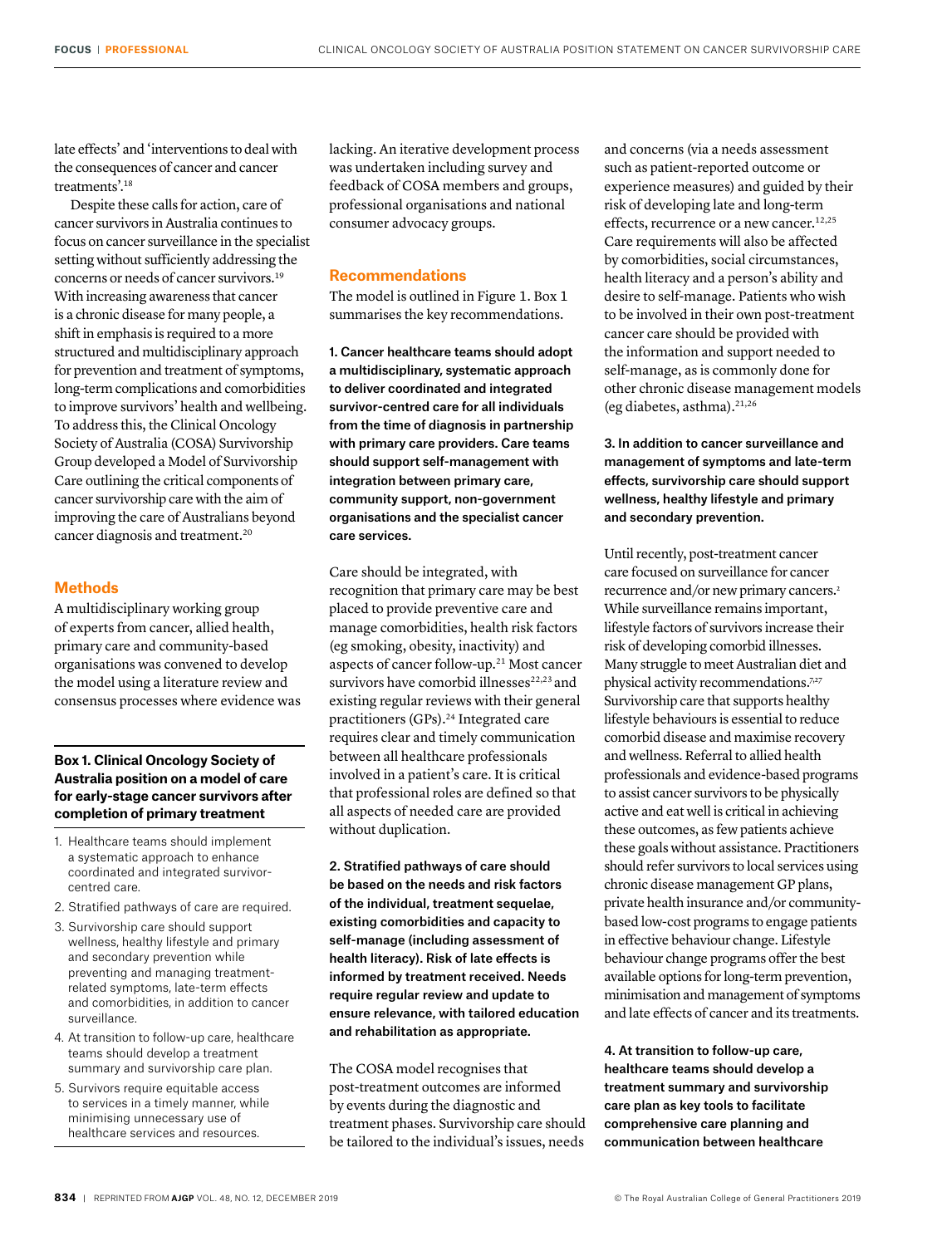providers. The survivorship care plan requires regular review and update to document main concerns and agreed actions.

Transition from intense, acute specialist care to survivorship care can be facilitated by preparing the survivor with timely communication and provision of a treatment summary and survivorship care plan.2,18,20 This should include a treatment summary, outlining the cancer diagnosis and treatments, and a plan for follow-up, including strategies to remain well. Survivorship care plans should be completed by a member of the specialist cancer care team with input from the survivor and those involved in providing survivorship care. The care plans should clearly define the role of members in the care team, be regularly reviewed with the GP and other relevant health professionals, be updated as required and be communicated to all parties when changes are made to facilitate communication.

According to a recent systematic review, survivors who received a treatment summary and survivorship care plan reported a greater preference for shared care, were more likely to identify the GP's responsibility in follow-up care, and had more cancer-related contact with their GP and increased implementation of survivorship care recommendations when compared with those who did not receive a treatment summary and survivorship care plan.<sup>28</sup>

5. Survivors require equitable access to services in a timely manner, while minimising unnecessary use of healthcare services and resources.

The burden of unmet need and disability after cancer diagnosis varies according to cancer type and treatment, place of residence and socioeconomic status, with patients from rural and remote Australia and lower socioeconomic status reporting more comorbidity, worse health outcomes and less access to cancer care and support.<sup>29</sup> To ensure care is efficacious and equitable, effective survivorship care needs to be accessible



**Figure 1.** Model of Survivorship Care *Reproduced with permission from the Clinical Oncology Society of Australia*